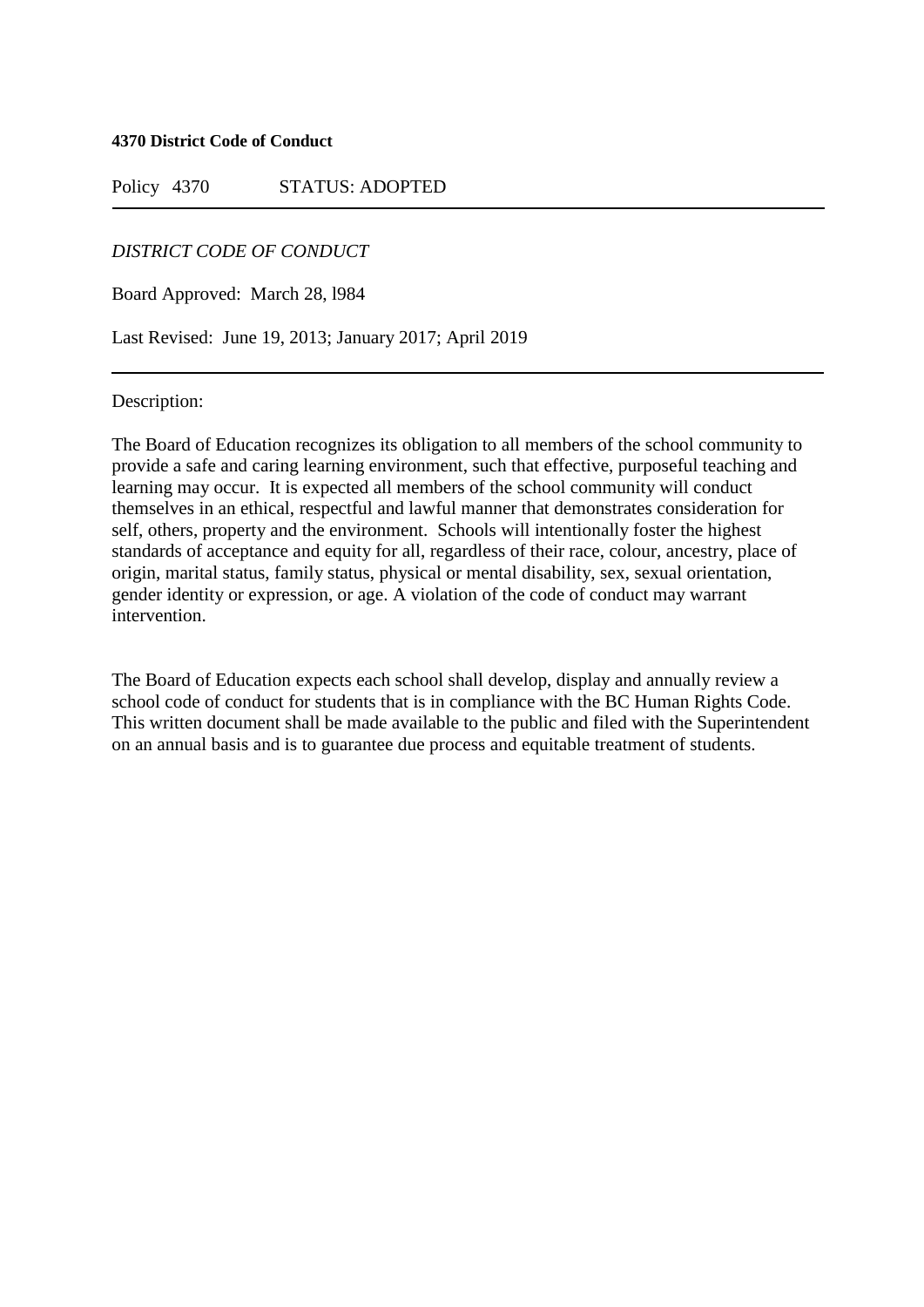## *DISTRICT CODE OF CONDUCT*

## Board Approved: March 28, 1984

Last Revised: June 19, 2013; January 2017; October 2018; April 2019

## Description:

1.0 Members of School Community

- 1.1 It is expected that all members of the school community (staff, students, parents, and guests) will adhere to the District code of conduct and will:
	- respect the rights of others to feel safe and secure in all facilities;
	- respect the positive learning environment in schools;
	- respect the property of others private and public in all environments;
	- respect the legitimate authority of the school principal and staff;
	- respect the diversity of the school community;
	- respect the non smoking nature of district schools and property (prohibiting the use of tobacco, cannabis/cannabis products and vapour products);
	- not threaten, harass, intimidate or assault, in any way, any person within the school community and in all district environments; (ref: Policy 4390 Bullying and Harassment in Schools)
	- not be in possession of weapons, dangerous articles, alcohol, cannabis/cannabis products or illegal drugs while in school or at school functions, or on any school district property;
	- Maintain confidentiality of all work related information
- 2.0 School Code of Conduct for Students
	- 2.1 Each school will develop a code of conduct for students, in consultation with staff, parents, and students, that will include the following elements:
		- 2.1.1 A statement of purpose that provides a rationale for the code of conduct with a focus on safe, caring and orderly school environments (ref: *Safe, Caring and Orderly Schools: A Guide)*
		- 2.1.2 Reference to each of the prohibited grounds of discrimination as set out in section 7 and section 8 of the BC Human Rights Code relative to displays, statements, publications etc. and in any accomodation or service:
			- a) Specifically: race, colour, ancestry, place of origin, religion, marital status, family status, physical or mental disability, sex, sexual orientation, gender identity or expression, or age.
		- 2.1.3 Communicate and reinforce clear expectations of student dress and promote an environment free from:
			- a) emotional and physical safety concerns;
			- b) drugs and alcohol;
			- c) obscenity or profanity;